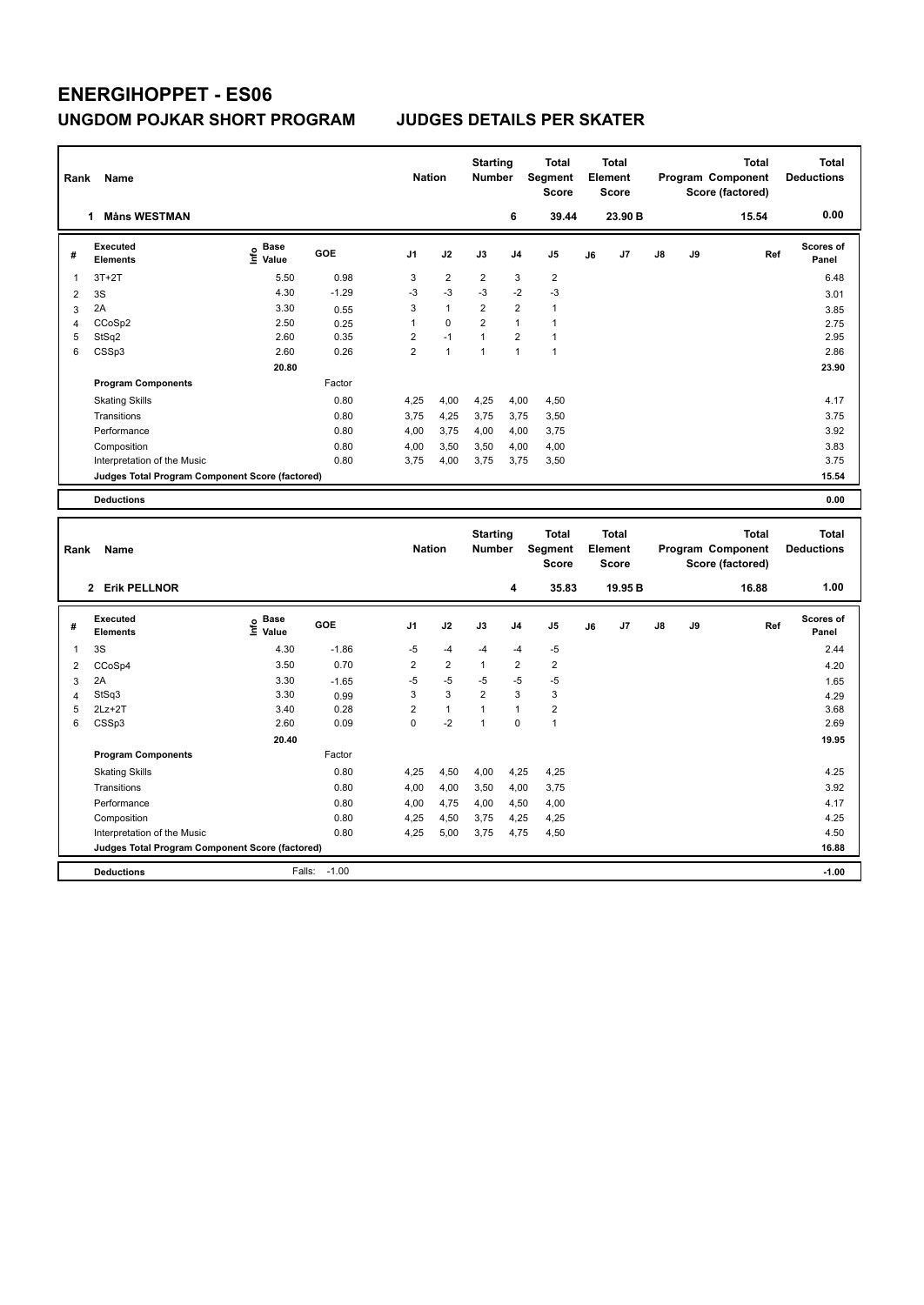| Rank                | Name                                            |                              |              | <b>Nation</b>       |              | <b>Starting</b><br><b>Number</b> |                | <b>Total</b><br><b>Segment</b><br><b>Score</b> |    | <b>Total</b><br><b>Element</b><br><b>Score</b> |    |    | <b>Total</b><br>Program Component<br>Score (factored) | <b>Total</b><br><b>Deductions</b> |
|---------------------|-------------------------------------------------|------------------------------|--------------|---------------------|--------------|----------------------------------|----------------|------------------------------------------------|----|------------------------------------------------|----|----|-------------------------------------------------------|-----------------------------------|
|                     | 3 Tore VALLGÅRDA                                |                              |              |                     |              |                                  | 3              | 28.68                                          |    | 15.68                                          |    |    | 13.00                                                 | 0.00                              |
| #                   | <b>Executed</b><br><b>Elements</b>              | <b>Base</b><br>١nf٥<br>Value | GOE          | J <sub>1</sub>      | J2           | J3                               | J <sub>4</sub> | J5                                             | J6 | J7                                             | J8 | J9 | Ref                                                   | Scores of<br>Panel                |
| 1                   | 2A                                              | 3.30                         | $-0.33$      | $-1$                | $-2$         | $-1$                             | $-1$           | $-1$                                           |    |                                                |    |    |                                                       | 2.97                              |
| $\overline{2}$      | 2Lz                                             | 2.10                         | 0.21         | 1                   | $\mathbf{1}$ | 0                                | $\mathbf{1}$   | $\mathbf{1}$                                   |    |                                                |    |    |                                                       | 2.31                              |
| 3                   | CUS <sub>p4</sub>                               | 2.90                         | 0.00         | 1                   | $-1$         | 0                                | $-1$           | $\mathbf{1}$                                   |    |                                                |    |    |                                                       | 2.90                              |
| $\overline{4}$      | 2Lo+2Lo                                         | 3.40                         | $-0.17$      | $-1$                | $-2$         | $-1$                             | $-1$           | $-1$                                           |    |                                                |    |    |                                                       | 3.23                              |
| 5                   | CCoSp1                                          | 2.00                         | $-0.33$      | $-2$                | $-1$         | $-1$                             | $-2$           | $-2$                                           |    |                                                |    |    |                                                       | 1.67                              |
| 6                   | StSq2                                           | 2.60                         | 0.00         | $\mathbf{1}$        | $-1$         | $\mathbf{1}$                     | $\Omega$       | $-2$                                           |    |                                                |    |    |                                                       | 2.60                              |
|                     |                                                 | 16.30                        |              |                     |              |                                  |                |                                                |    |                                                |    |    |                                                       | 15.68                             |
|                     | <b>Program Components</b>                       |                              | Factor       |                     |              |                                  |                |                                                |    |                                                |    |    |                                                       |                                   |
|                     | <b>Skating Skills</b>                           |                              | 0.80         | 3,25                | 3,00         | 3,50                             | 3,25           | 3,00                                           |    |                                                |    |    |                                                       | 3.17                              |
|                     | Transitions                                     |                              | 0.80         | 3,25                | 3,50         | 3,00                             | 3,00           | 3,25                                           |    |                                                |    |    |                                                       | 3.17                              |
|                     | Performance                                     |                              | 0.80         | 3,50                | 3,00         | 3,50                             | 3,25           | 3,00                                           |    |                                                |    |    |                                                       | 3.25                              |
|                     | Composition                                     |                              | 0.80         | 3,50                | 3,50         | 3,25                             | 3,25           | 3,25                                           |    |                                                |    |    |                                                       | 3.33                              |
|                     | Interpretation of the Music                     |                              | 0.80         | 3,50                | 3,25         | 3,00                             | 3,50           | 3,25                                           |    |                                                |    |    |                                                       | 3.33                              |
|                     | Judges Total Program Component Score (factored) |                              |              |                     |              |                                  |                |                                                |    |                                                |    |    |                                                       | 13.00                             |
|                     |                                                 |                              |              |                     |              |                                  |                |                                                |    |                                                |    |    |                                                       |                                   |
|                     | <b>Deductions</b>                               |                              |              |                     |              |                                  |                |                                                |    |                                                |    |    |                                                       | 0.00                              |
|                     |                                                 |                              |              |                     |              |                                  |                |                                                |    |                                                |    |    |                                                       |                                   |
|                     |                                                 |                              |              |                     |              |                                  |                |                                                |    |                                                |    |    |                                                       |                                   |
|                     |                                                 |                              |              |                     |              | <b>Starting</b>                  |                | <b>Total</b>                                   |    | <b>Total</b>                                   |    |    | <b>Total</b>                                          | <b>Total</b>                      |
| Rank                | <b>Name</b>                                     |                              |              | <b>Nation</b>       |              | Number                           |                | Segment                                        |    | Element                                        |    |    | Program Component                                     | <b>Deductions</b>                 |
|                     |                                                 |                              |              |                     |              |                                  |                | <b>Score</b>                                   |    | <b>Score</b>                                   |    |    | Score (factored)                                      |                                   |
|                     | 4 Albin SAMUELSSON                              |                              |              |                     |              |                                  | 9              | 24.59                                          |    | 12.53                                          |    |    | 12.06                                                 | 0.00                              |
| #                   | <b>Executed</b><br><b>Elements</b>              | <b>Base</b><br>١nf٥<br>Value | GOE          | J <sub>1</sub>      | J2           | J3                               | J <sub>4</sub> | J5                                             | J6 | J7                                             | J8 | J9 | Ref                                                   | Scores of<br>Panel                |
| 1                   | 2A<<                                            | 1.10<br><<                   | $-0.55$      | $-5$                | $-5$         | $-5$                             | $-5$           | $-5$                                           |    |                                                |    |    |                                                       | 0.55                              |
|                     |                                                 | 3.40<br>Ţ                    | $-0.21$      | 0                   | $-2$         | $-1$                             | $-1$           | $-1$                                           |    |                                                |    |    |                                                       |                                   |
| $\overline{2}$      | $2Lz+2T$                                        | 2.60                         |              |                     | $-1$         | $\mathbf{1}$                     | $\mathbf 0$    | $-1$                                           |    |                                                |    |    |                                                       | 3.19                              |
| 3                   | CSSp3                                           | 2.60                         | 0.00         | $\overline{c}$<br>1 | $-2$         | 0                                | $\mathbf 0$    | $\mathbf 0$                                    |    |                                                |    |    |                                                       | 2.60                              |
| $\overline{4}$<br>5 | StSq2<br>2F                                     | 1.80                         | 0.00<br>0.12 | 1                   | $\mathbf 0$  | $\Omega$                         | $\mathbf{1}$   | $\mathbf{1}$                                   |    |                                                |    |    |                                                       | 2.60<br>1.92                      |
| 6                   | CCoSp1                                          | 2.00                         | $-0.33$      | $-2$                | $-2$         | $-1$                             | $-2$           | $-1$                                           |    |                                                |    |    |                                                       | 1.67                              |
|                     |                                                 | 13.50                        |              |                     |              |                                  |                |                                                |    |                                                |    |    |                                                       | 12.53                             |
|                     | <b>Program Components</b>                       |                              | Factor       |                     |              |                                  |                |                                                |    |                                                |    |    |                                                       |                                   |
|                     | <b>Skating Skills</b>                           |                              | 0.80         | 3,50                | 2,75         | 3,25                             | 3,25           | 3,25                                           |    |                                                |    |    |                                                       | 3.25                              |
|                     | Transitions                                     |                              | 0.80         | 3,00                | 2,50         | 2,75                             | 2,75           | 3,00                                           |    |                                                |    |    |                                                       | 2.83                              |
|                     | Performance                                     |                              | 0.80         | 3,25                | 2,25         | 3,25                             | 3,25           | 3,25                                           |    |                                                |    |    |                                                       | 3.25                              |
|                     | Composition                                     |                              | 0.80         | 3,00                | 2,25         | 3,00                             | 2,75           | 3,50                                           |    |                                                |    |    |                                                       | 2.92                              |
|                     | Interpretation of the Music                     |                              | 0.80         | 3,00                | 2,25         | 3,00                             | 2,50           | 3,00                                           |    |                                                |    |    |                                                       | 2.83                              |
|                     | Judges Total Program Component Score (factored) |                              |              |                     |              |                                  |                |                                                |    |                                                |    |    |                                                       | 12.06                             |

<< Downgraded jump ! Not clear edge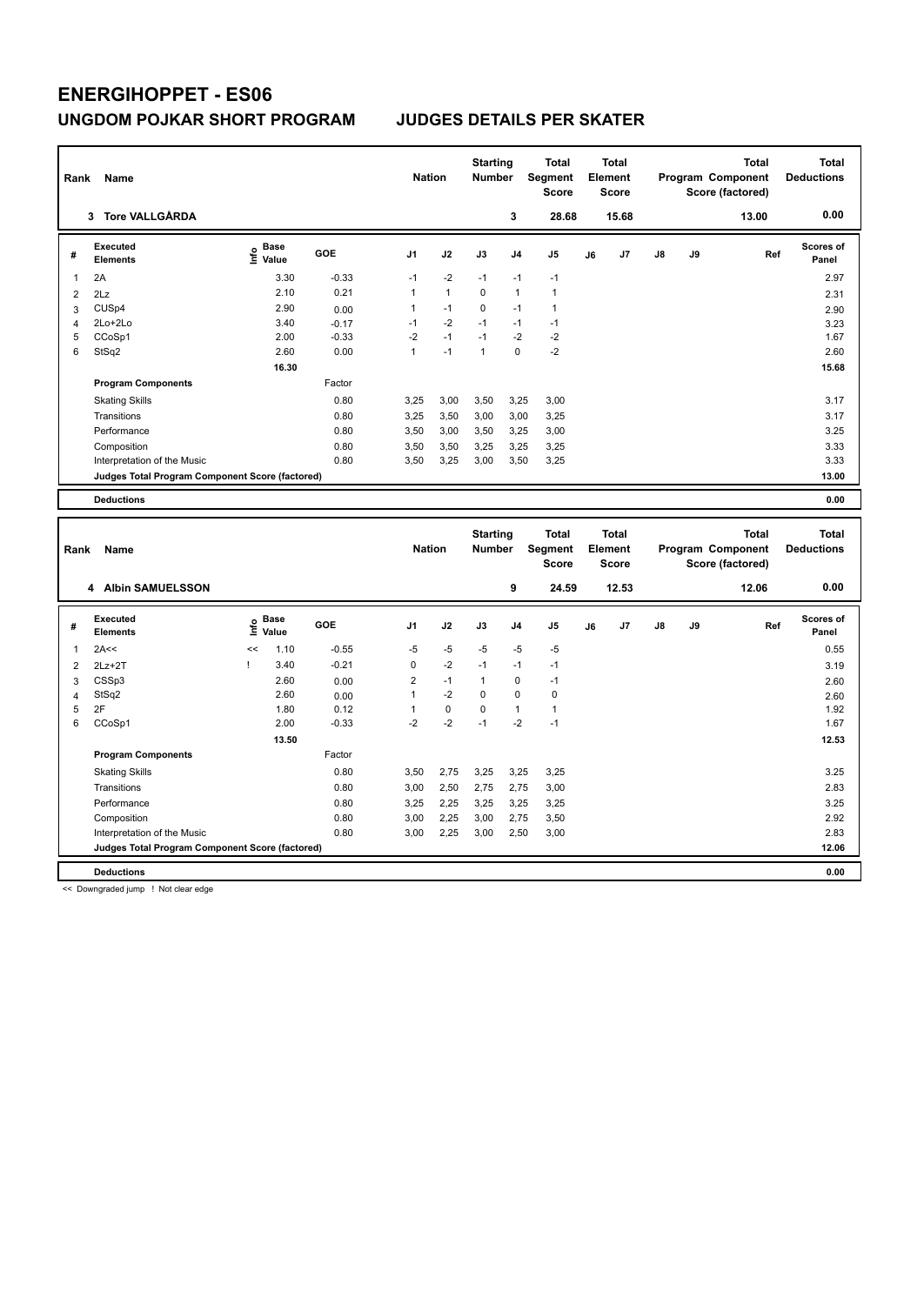| Rank<br>Name |                                                 |    |                                  |            | <b>Nation</b>  |                | <b>Starting</b><br><b>Number</b> |                | <b>Total</b><br>Segment<br><b>Score</b> | <b>Total</b><br>Element<br><b>Score</b> |       |    |           | <b>Total</b><br>Program Component<br>Score (factored) | Total<br><b>Deductions</b> |
|--------------|-------------------------------------------------|----|----------------------------------|------------|----------------|----------------|----------------------------------|----------------|-----------------------------------------|-----------------------------------------|-------|----|-----------|-------------------------------------------------------|----------------------------|
|              | 5 Adam BJELKE                                   |    |                                  |            |                |                |                                  | 5              | 24.51                                   |                                         | 11.23 |    |           | 13.78                                                 | 0.50                       |
| #            | <b>Executed</b><br><b>Elements</b>              |    | <b>Base</b><br>e Base<br>⊆ Value | <b>GOE</b> | J <sub>1</sub> | J2             | J3                               | J <sub>4</sub> | J5                                      | J6                                      | J7    | J8 | <b>J9</b> | Ref                                                   | <b>Scores of</b><br>Panel  |
| 1            | $2S+2T$                                         |    | 2.60                             | 0.13       | 1              | $\mathbf 0$    | $\overline{1}$                   | $\overline{1}$ | 1                                       |                                         |       |    |           |                                                       | 2.73                       |
| 2            | CSSp3                                           |    | 2.60                             | 0.26       | 1              | $\mathbf{1}$   | $\overline{1}$                   | $\overline{2}$ | 1                                       |                                         |       |    |           |                                                       | 2.86                       |
| 3            | 2A<<                                            | << | 1.10                             | $-0.55$    | $-5$           | $-5$           | $-5$                             | $-5$           | $-5$                                    |                                         |       |    |           |                                                       | 0.55                       |
| 4            | CCoSp3                                          |    | 3.00                             | 0.70       | 3              | $\overline{2}$ | 3                                | $\overline{2}$ | $\mathbf 0$                             |                                         |       |    |           |                                                       | 3.70                       |
| 5            | $1$ Lze $*$                                     | e  | 0.00                             | 0.00       |                |                |                                  |                | $\overline{a}$                          |                                         |       |    |           |                                                       | 0.00                       |
| 6            | StSq2                                           |    | 2.60                             | $-1.21$    | $-5$           | $-5$           | $-4$                             | $-4$           | $-5$                                    |                                         |       |    |           |                                                       | 1.39                       |
|              |                                                 |    | 11.90                            |            |                |                |                                  |                |                                         |                                         |       |    |           |                                                       | 11.23                      |
|              | <b>Program Components</b>                       |    |                                  | Factor     |                |                |                                  |                |                                         |                                         |       |    |           |                                                       |                            |
|              | <b>Skating Skills</b>                           |    |                                  | 0.80       | 3,50           | 3,75           | 3,50                             | 4,00           | 3,50                                    |                                         |       |    |           |                                                       | 3.58                       |
|              | Transitions                                     |    |                                  | 0.80       | 3,25           | 3,50           | 3,00                             | 3,50           | 3,50                                    |                                         |       |    |           |                                                       | 3.42                       |
|              | Performance                                     |    |                                  | 0.80       | 3,25           | 3,50           | 3,25                             | 3,50           | 3,25                                    |                                         |       |    |           |                                                       | 3.33                       |
|              | Composition                                     |    |                                  | 0.80       | 3.50           | 3,75           | 3,00                             | 3,50           | 3,75                                    |                                         |       |    |           |                                                       | 3.58                       |
|              | Interpretation of the Music                     |    |                                  | 0.80       | 3,50           | 4,00           | 3,25                             | 3,25           | 3,25                                    |                                         |       |    |           |                                                       | 3.33                       |
|              | Judges Total Program Component Score (factored) |    |                                  |            |                |                |                                  |                |                                         |                                         |       |    |           |                                                       | 13.78                      |
|              | <b>Deductions</b>                               |    | Falls:                           | $-0.50$    |                |                |                                  |                |                                         |                                         |       |    |           |                                                       | $-0.50$                    |

<< Downgraded jump \* Invalid element e Wrong edge

| Rank | Name                                            |                          |               |         |                | <b>Nation</b> |              | <b>Starting</b><br><b>Number</b> | <b>Total</b><br>Segment<br><b>Score</b> | <b>Total</b><br>Element<br><b>Score</b> |       |    |    | <b>Total</b><br>Program Component<br>Score (factored) | <b>Total</b><br><b>Deductions</b> |
|------|-------------------------------------------------|--------------------------|---------------|---------|----------------|---------------|--------------|----------------------------------|-----------------------------------------|-----------------------------------------|-------|----|----|-------------------------------------------------------|-----------------------------------|
|      | 6<br><b>Nikita TARAKANOV</b>                    |                          |               |         |                |               |              | $\overline{7}$                   | 21.91                                   |                                         | 10.55 |    |    | 11.86                                                 | 0.50                              |
| #    | Executed<br><b>Elements</b>                     | ١nfo                     | Base<br>Value | GOE     | J <sub>1</sub> | J2            | J3           | J <sub>4</sub>                   | J <sub>5</sub>                          | J6                                      | J7    | J8 | J9 | Ref                                                   | <b>Scores of</b><br>Panel         |
| 1    | $2F+2T<$                                        | $\overline{\phantom{0}}$ | 2.78          | $-0.48$ | $-2$           | $-4$          | $-3$         | $-3$                             | $-2$                                    |                                         |       |    |    |                                                       | 2.30                              |
| 2    | 2Lz                                             |                          | 2.10          | $-1.05$ | $-5$           | $-5$          | $-5$         | $-5$                             | $-5$                                    |                                         |       |    |    |                                                       | 1.05                              |
| 3    | CSSp1                                           |                          | 1.90          | $-0.25$ | $-1$           | $-3$          | 0            | $-2$                             | $-1$                                    |                                         |       |    |    |                                                       | 1.65                              |
| 4    | 2A<                                             | $\prec$                  | 2.48          | $-0.74$ | $-3$           | $-4$          | $-3$         | $-2$                             | $-3$                                    |                                         |       |    |    |                                                       | 1.74                              |
| 5    | CCoSp1                                          |                          | 2.00          | 0.07    | 1              | $-1$          | $\mathbf{1}$ | $-1$                             | 1                                       |                                         |       |    |    |                                                       | 2.07                              |
| 6    | StSq1                                           |                          | 1.80          | $-0.06$ | 1              | $-2$          | $-1$         | $-1$                             | 1                                       |                                         |       |    |    |                                                       | 1.74                              |
|      |                                                 |                          | 13.06         |         |                |               |              |                                  |                                         |                                         |       |    |    |                                                       | 10.55                             |
|      | <b>Program Components</b>                       |                          |               | Factor  |                |               |              |                                  |                                         |                                         |       |    |    |                                                       |                                   |
|      | <b>Skating Skills</b>                           |                          |               | 0.80    | 3,25           | 2,75          | 3,25         | 2,75                             | 3,50                                    |                                         |       |    |    |                                                       | 3.08                              |
|      | Transitions                                     |                          |               | 0.80    | 3,50           | 2,50          | 2,75         | 2,50                             | 3,00                                    |                                         |       |    |    |                                                       | 2.75                              |
|      | Performance                                     |                          |               | 0.80    | 3,25           | 2,50          | 3,00         | 2,75                             | 3,25                                    |                                         |       |    |    |                                                       | 3.00                              |
|      | Composition                                     |                          |               | 0.80    | 3,25           | 3,00          | 3,25         | 2,50                             | 3,50                                    |                                         |       |    |    |                                                       | 3.17                              |
|      | Interpretation of the Music                     |                          |               | 0.80    | 3,50           | 2,75          | 2,75         | 2,25                             | 3,00                                    |                                         |       |    |    |                                                       | 2.83                              |
|      | Judges Total Program Component Score (factored) |                          |               |         |                |               |              |                                  |                                         |                                         |       |    |    |                                                       | 11.86                             |
|      | <b>Deductions</b>                               |                          | Falls:        | $-0.50$ |                |               |              |                                  |                                         |                                         |       |    |    |                                                       | $-0.50$                           |

< Under-rotated jump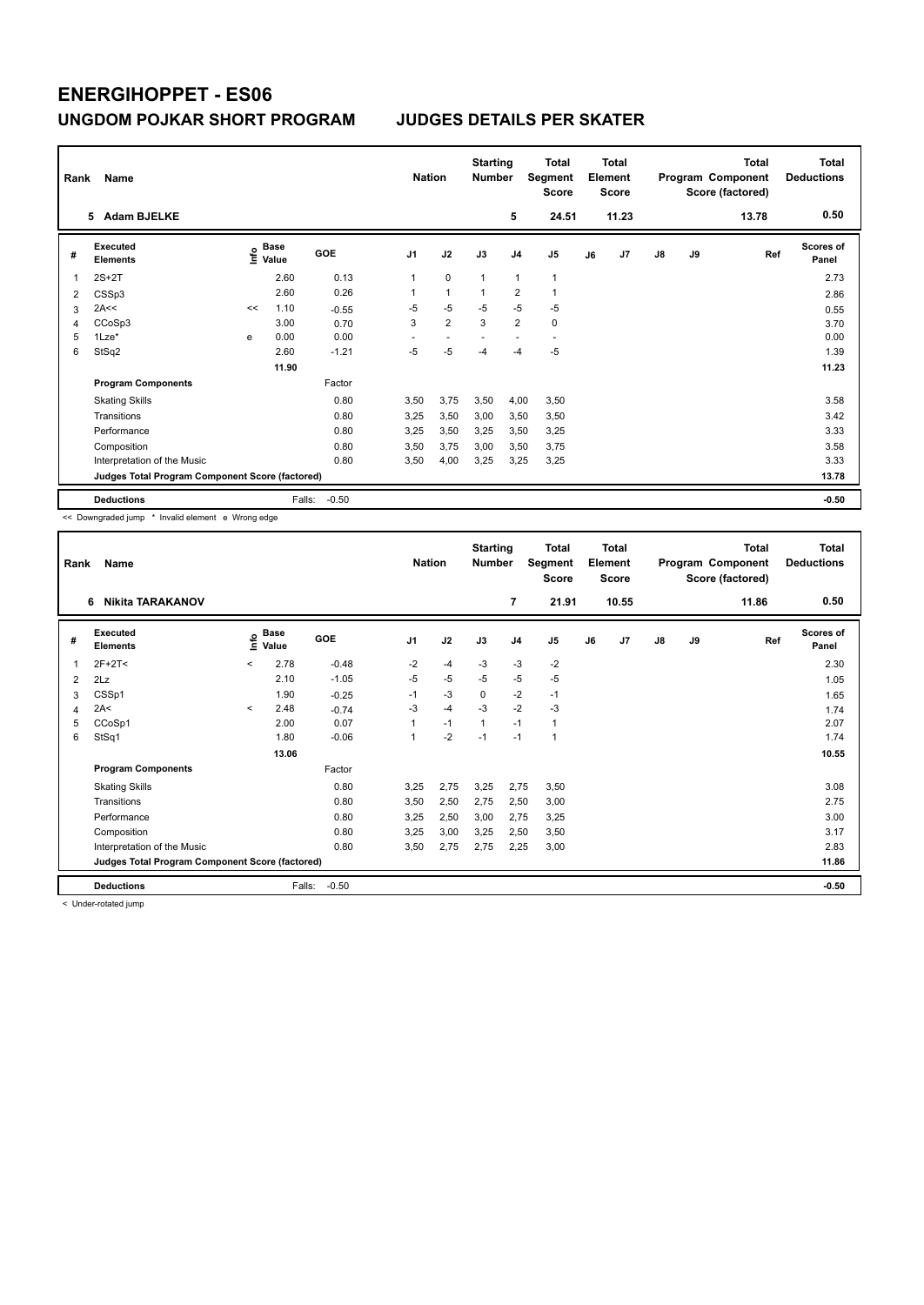|   | Name<br>Rank                                    |      |               |            |                | <b>Starting</b><br><b>Nation</b><br><b>Number</b> |                |                | <b>Total</b><br>Segment<br><b>Score</b> | <b>Total</b><br>Element<br>Score |                |               |    | <b>Total</b><br>Program Component<br>Score (factored) | Total<br><b>Deductions</b> |
|---|-------------------------------------------------|------|---------------|------------|----------------|---------------------------------------------------|----------------|----------------|-----------------------------------------|----------------------------------|----------------|---------------|----|-------------------------------------------------------|----------------------------|
|   | <b>Raoul SCHULTHEISS</b><br>7                   |      |               |            |                |                                                   |                | $\mathbf{2}$   | 21.45                                   |                                  | 9.51           |               |    | 11.94                                                 | 0.00                       |
| # | Executed<br><b>Elements</b>                     | lnfo | Base<br>Value | <b>GOE</b> | J <sub>1</sub> | J2                                                | J3             | J <sub>4</sub> | J5                                      | J6                               | J <sub>7</sub> | $\mathsf{J}8$ | J9 | Ref                                                   | <b>Scores of</b><br>Panel  |
| 1 | $2Fe+2T2$                                       | e    | 2.33          | $-0.63$    | $-5$           | $-5$                                              | $-4$           | $-5$           | $-3$                                    |                                  |                |               |    |                                                       | 1.70                       |
| 2 | CSSp2                                           |      | 2.30          | $-0.31$    | $-1$           | $-2$                                              | $-1$           | $-2$           | $-1$                                    |                                  |                |               |    |                                                       | 1.99                       |
| 3 | StSq1                                           |      | 1.80          | 0.00       | 1              | $\mathbf{1}$                                      | 0              | $-1$           | $-1$                                    |                                  |                |               |    |                                                       | 1.80                       |
| 4 | 2A<<                                            | <<   | 1.10          | $-0.55$    | $-4$           | $-5$                                              | $-5$           | $-5$           | $-5$                                    |                                  |                |               |    |                                                       | 0.55                       |
| 5 | 2Lz                                             |      | 2.10          | $-0.70$    | $-3$           | $-3$                                              | $-4$           | $-2$           | $-5$                                    |                                  |                |               |    |                                                       | 1.40                       |
| 6 | CCoSp2V                                         |      | 1.88          | 0.19       | 1              | $\overline{2}$                                    | $\overline{1}$ | $-1$           | $\mathbf{1}$                            |                                  |                |               |    |                                                       | 2.07                       |
|   |                                                 |      | 11.51         |            |                |                                                   |                |                |                                         |                                  |                |               |    |                                                       | 9.51                       |
|   | <b>Program Components</b>                       |      |               | Factor     |                |                                                   |                |                |                                         |                                  |                |               |    |                                                       |                            |
|   | <b>Skating Skills</b>                           |      |               | 0.80       | 3,50           | 2,75                                              | 3,25           | 2,75           | 3,25                                    |                                  |                |               |    |                                                       | 3.08                       |
|   | Transitions                                     |      |               | 0.80       | 3,00           | 2,25                                              | 3,00           | 2,50           | 3,00                                    |                                  |                |               |    |                                                       | 2.83                       |
|   | Performance                                     |      |               | 0.80       | 3,25           | 2,75                                              | 3,25           | 3,00           | 3,25                                    |                                  |                |               |    |                                                       | 3.17                       |
|   | Composition                                     |      |               | 0.80       | 3,00           | 2,50                                              | 3,00           | 2,75           | 3,00                                    |                                  |                |               |    |                                                       | 2.92                       |
|   | Interpretation of the Music                     |      |               | 0.80       | 3,00           | 2,75                                              | 3,00           | 2,75           | 3,00                                    |                                  |                |               |    |                                                       | 2.92                       |
|   | Judges Total Program Component Score (factored) |      |               |            |                |                                                   |                |                |                                         |                                  |                |               |    |                                                       | 11.94                      |
|   | <b>Deductions</b>                               |      |               |            |                |                                                   |                |                |                                         |                                  |                |               |    |                                                       | 0.00                       |

< Under-rotated jump << Downgraded jump e Wrong edge

|                | Name<br>Rank                                    |         |                      |         |                |      | <b>Starting</b><br><b>Number</b> |                | Total<br>Segment<br><b>Score</b> |    | <b>Total</b><br>Element<br><b>Score</b> |               |    | <b>Total</b><br>Program Component<br>Score (factored) | Total<br><b>Deductions</b> |
|----------------|-------------------------------------------------|---------|----------------------|---------|----------------|------|----------------------------------|----------------|----------------------------------|----|-----------------------------------------|---------------|----|-------------------------------------------------------|----------------------------|
|                | <b>Hugo BOSTEDT</b><br>8                        |         |                      |         |                |      |                                  | 8              | 21.18                            |    | 9.84                                    |               |    | 11.34                                                 | 0.00                       |
| #              | <b>Executed</b><br><b>Elements</b>              | ١nf٥    | <b>Base</b><br>Value | GOE     | J <sub>1</sub> | J2   | J3                               | J <sub>4</sub> | J5                               | J6 | J7                                      | $\mathsf{J}8$ | J9 | Ref                                                   | Scores of<br>Panel         |
| 1              | 2Lz<                                            | $\,<\,$ | 1.58                 | $-0.74$ | $-4$           | $-5$ | $-5$                             | $-4$           | $-5$                             |    |                                         |               |    |                                                       | 0.84                       |
| $\overline{2}$ | 2A<<                                            | <<      | 1.10                 | $-0.55$ | $-5$           | $-5$ | $-5$                             | $-5$           | $-5$                             |    |                                         |               |    |                                                       | 0.55                       |
| 3              | CSSp3                                           |         | 2.60                 | $-0.26$ | $-1$           | $-3$ | $\Omega$                         | $\Omega$       | $-2$                             |    |                                         |               |    |                                                       | 2.34                       |
| 4              | StSq1                                           |         | 1.80                 | $-0.06$ | 1              | $-1$ | $-2$                             | $\mathbf 0$    | 0                                |    |                                         |               |    |                                                       | 1.74                       |
| 5              | 2F<+2T<<                                        | <<      | 1.75                 | $-0.68$ | $-5$           | $-5$ | $-4$                             | $-5$           | $-5$                             |    |                                         |               |    |                                                       | 1.07                       |
| 6              | CCoSp3                                          |         | 3.00                 | 0.30    | $\overline{2}$ | 1    | $\mathbf{1}$                     | $\mathbf 0$    | $\mathbf{1}$                     |    |                                         |               |    |                                                       | 3.30                       |
|                |                                                 |         | 11.83                |         |                |      |                                  |                |                                  |    |                                         |               |    |                                                       | 9.84                       |
|                | <b>Program Components</b>                       |         |                      | Factor  |                |      |                                  |                |                                  |    |                                         |               |    |                                                       |                            |
|                | <b>Skating Skills</b>                           |         |                      | 0.80    | 3,25           | 2,50 | 3,00                             | 3,00           | 4,00                             |    |                                         |               |    |                                                       | 3.08                       |
|                | Transitions                                     |         |                      | 0.80    | 3,00           | 2,00 | 2,75                             | 2,50           | 3,50                             |    |                                         |               |    |                                                       | 2.75                       |
|                | Performance                                     |         |                      | 0.80    | 3,25           | 2,50 | 3,00                             | 2,50           | 3,25                             |    |                                         |               |    |                                                       | 2.92                       |
|                | Composition                                     |         |                      | 0.80    | 3,00           | 2,50 | 2,75                             | 2,25           | 3,50                             |    |                                         |               |    |                                                       | 2.75                       |
|                | Interpretation of the Music                     |         |                      | 0.80    | 3,00           | 2,25 | 2,75                             | 2,25           | 3,00                             |    |                                         |               |    |                                                       | 2.67                       |
|                | Judges Total Program Component Score (factored) |         |                      |         |                |      |                                  |                |                                  |    |                                         |               |    |                                                       | 11.34                      |
|                | <b>Deductions</b>                               |         |                      |         |                |      |                                  |                |                                  |    |                                         |               |    |                                                       | 0.00                       |

< Under-rotated jump << Downgraded jump